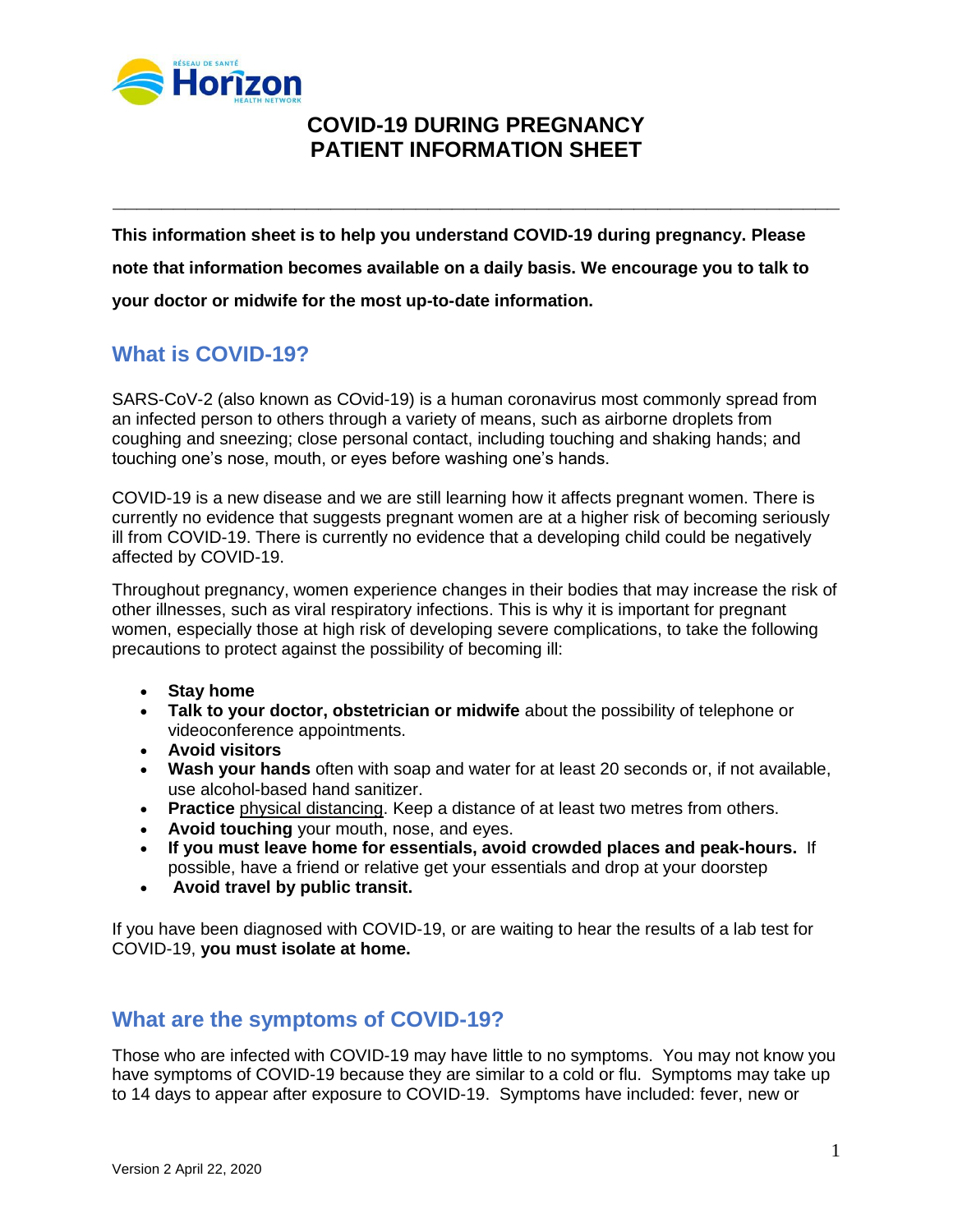

worsening chronic cough, shortness of breath, sore throat, runny nose, headache and pneumonia. The most common presentation of Covid-19 in pregnancy is fever (greater than  $37.8$ °C) and cough.

If you feel unwell and have symptoms of illness, contact your doctor, midwife or 811.

Recent evidence indicates that the virus can be transmitted to others from someone who is infected but not showing symptoms. This includes people who:

- have not yet developed symptoms (pre-symptomatic)
- never develop symptoms (asymptomatic)

#### **When should I see my doctor or midwife, and what if I need to go to the hospital?**

You will have appointments with doctors and midwives throughout your pregnancy. Your perinatal appointments are important for your health and that of your baby and should only be missed after discussion with your doctor or midwife. Some visits can be done by telephone and your doctor or midwife will consider this if appropriate for you.

If you experience problems in the pregnancy, you should not hesitate to contact your doctor, midwife or the labour and birth unit at your local hospital.

If you are being tested or have tested positive for COVID-19 or have been in close contact with someone who is being tested or tested positive for COVID-19, contact your doctor or midwife **immediately!**

If you feel the need to come to the hospital, either because of COVID-19 related symptoms, you are having problems with your pregnancy, or you are in labor, please call the labour and birth unit of your local hospital **prior** to coming to the hospital. They will inform you of the next steps.

#### **LABOUR AND BIRTH UNIT CONTACTS**

| THE MONCTON HOSPITAL:                  | 857-5121 |
|----------------------------------------|----------|
| DR EVERETT CHALMERS REGIONAL HOSPITAL: | 452-5349 |
| ST JOHN REGIONAL HOSPITAL:             | 648-6146 |
| UPPER RIVER VALLEY HOSPITAL:           | 375-2611 |
| <b>MIRAMICHI REGIONAL HOSPITAL:</b>    | 623-3205 |
|                                        |          |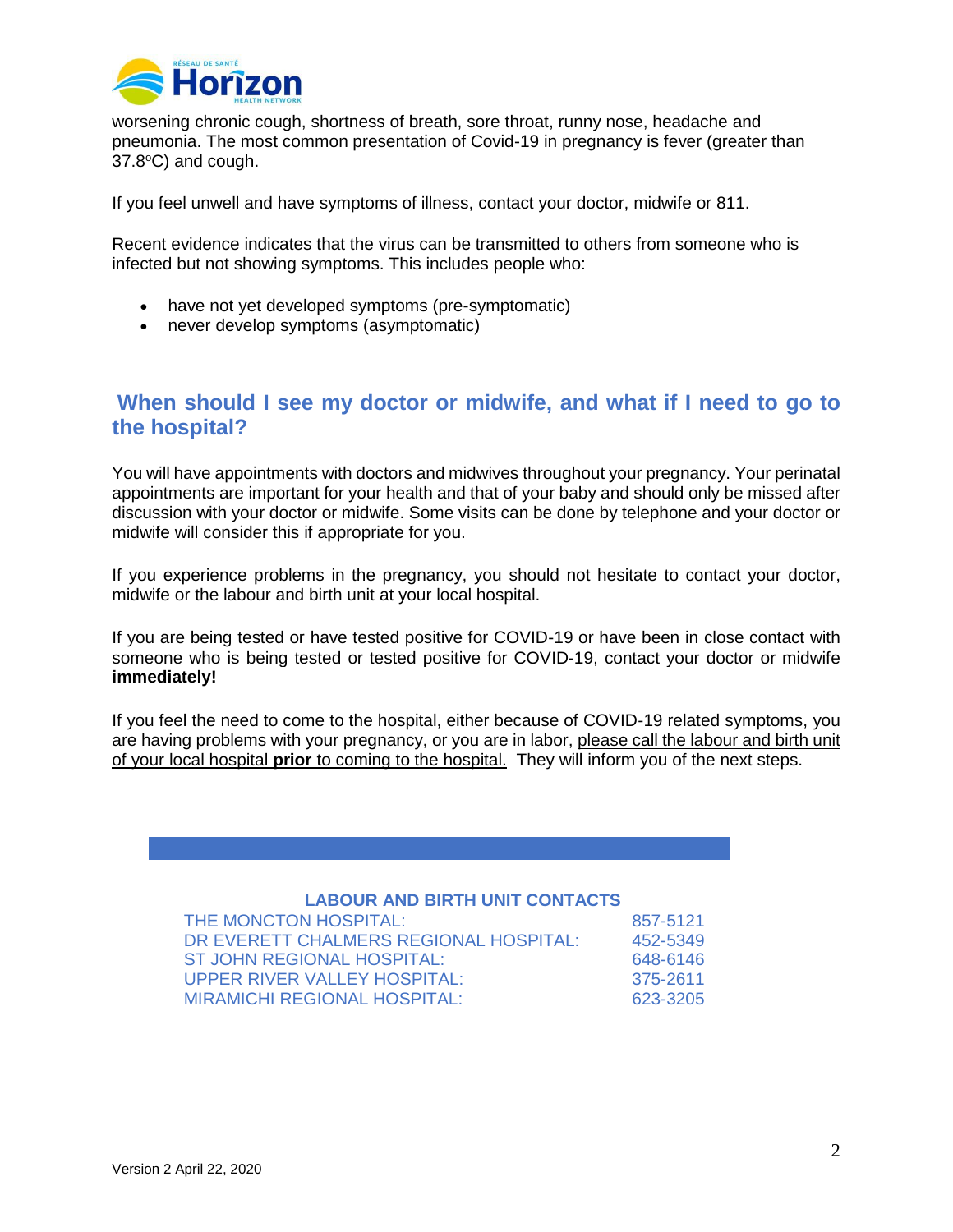

### **Is it dangerous for my baby if I get COVID-19 when pregnant?**

We have very little information to know if the virus passes from mothers to babies during pregnancy. There are no signs that COVID-19 increases the risks of birth defects.

The biggest risk for the baby is if you get very sick and go into labour before your due date or the doctors or midwives recommend you deliver early because the baby is not doing well as a result of how sick you are. Most experts recommend at least one ultrasound 2 to 4 weeks after the end of the infection to make sure the baby is growing well. It is also recommended that regular ultrasound exams continue to be done at least every 4 weeks throughout the pregnancy to check on how the baby continues to grow.

### **Is there anything I should know about giving birth during the COVID-19 pandemic?**

There is currently no evidence of mother-to-child transmission through childbirth when the mother gets COVID-19 in the third trimester.

At this time, birthing mothers are allowed one support person to accompany them during labour, delivery, and postpartum. This support person must be well without any symptoms, cannot be awaiting results, or be positive for COVID-19 or have travelled outside the province in the last 14 days. This support person cannot change during the course of your hospitalization. Your support person should remain in the room with you for the majority of your stay. There is a novisitor policy in affect otherwise.

If you plan to give birth at home with your midwife, talk to your midwife to see whether homebirth is still an option for you.

Once you return home, you need to continue to follow public health recommendations, including staying home, no visitors and physical distancing.

# **Is it dangerous for my baby if I have COVID-19 when I go in labour or if I get it soon after giving birth?**

If you have COVID-19, talk to your health care provider about the preferred birth plan. The birth plan should be individualized and based on your preferences, the safety of the care provider, as well as obstetric recommendations.

Your health care provider will consult perinatal (immediately before birth), neonatal (after birth), infectious disease and intensive care specialists, as required.

You should discuss and make an informed decision with your health care provider and your family about the potential risks and benefits of rooming-in with your baby. There is some evidence to suggest that babies can be infected with COVID-19 after birth. As such, when a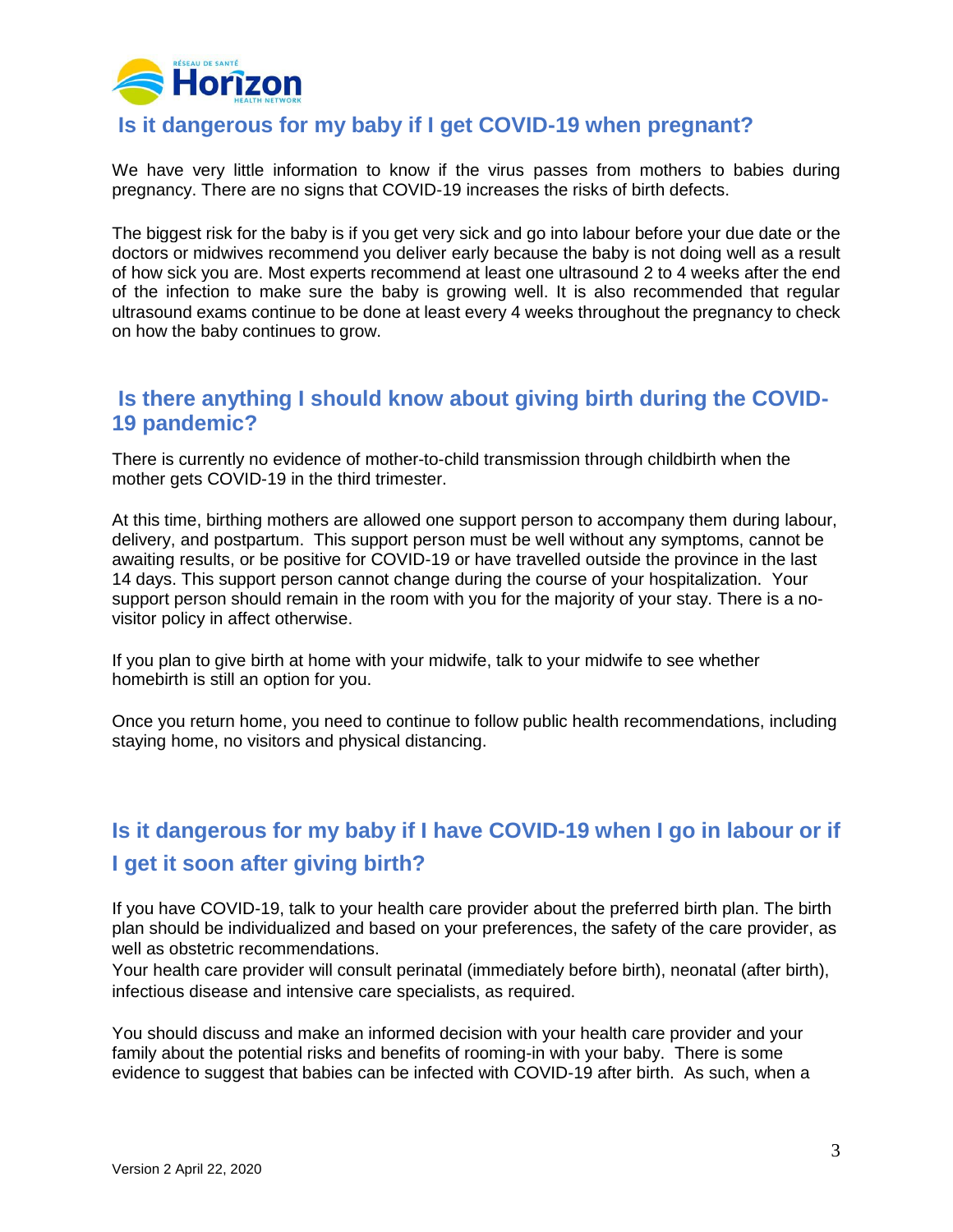

mother has suspected or proven COVID-19, voluntary separation may be considered as a recommendation in the future.

If you have or may have COVID-19, you must [isolate yourself](https://www.canada.ca/en/public-health/services/publications/diseases-conditions/covid-19-how-to-isolate-at-home.html) in your home; this includes practicing [physical distancing](https://www.canada.ca/en/public-health/services/publications/diseases-conditions/social-distancing.html) in your home, with the only exception being the baby. You can stay together in the same room as your baby if preferred, especially during the establishment of breastfeeding and bonding."

You should be careful to avoid passing on the virus to your baby. This is best done by washing your hands before touching the baby, avoiding touching the baby's face, avoiding coughing or sneezing on the baby and wearing a mask when caring for your baby. When not caring directly for your baby (when baby is sleeping for example), try to remain at least 2 meters or 6 feet away to decrease the risk of infection to the baby.

## **Can I breastfeed if I have COVID-19?**

The virus that causes COVID-19 has not been found in breast milk and it is unlikely that COVID-19 can be transmitted while breastfeeding.

Breastfeeding is the safest way to feed your baby/young child.

Breast milk has antibodies and immune factors that protect your baby's health.

As with other respiratory illnesses, if you are breastfeeding you are encouraged to continue.

Expressing breast milk, either manually or with an electric breast pump, may be done. Wash your hands and your breast before and after touching your breast, the pump or bottle parts. If you have or may have COVID-19, someone who is well could feed the expressed milk to your baby if you are unable.

Whether breastfeeding or bottle feeding, if you have or may have COVID-19 you should take precautions to prevent transmission to your baby. You should wear a mask when near your baby, including during feeding and wash your hands and your breast.

If you are feeding your infant with infant formula you should keep a two-week supply on hand. Infant formula should be prepared using strict sterilization techniques.